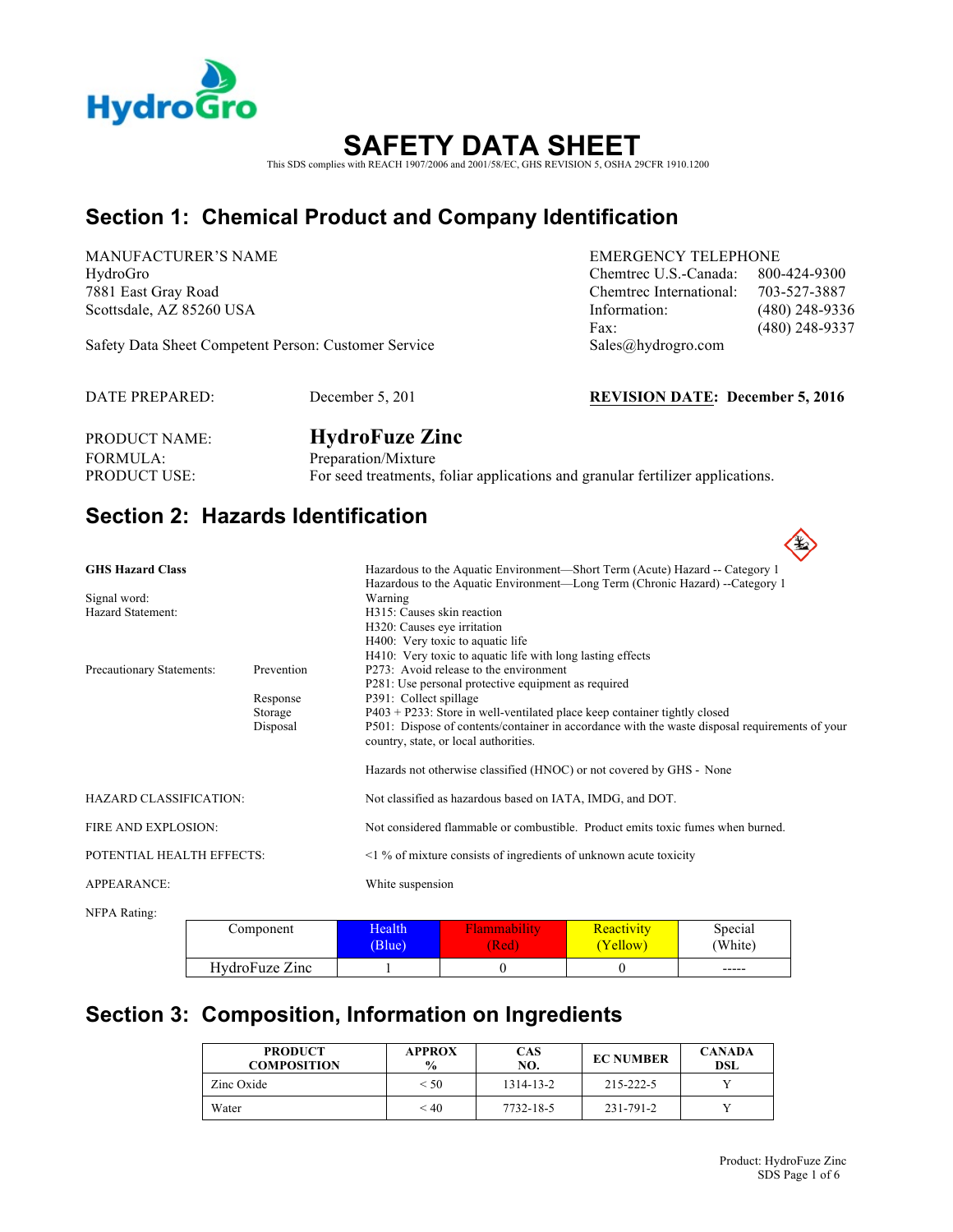

Some items on this SDS may be designated as trade secrets (TS). Bonafide requests for disclosure of trade secret information to medical personnel must be made in accordance with the provisions contained in 29 CFR 1910.1200 I 1-13.

## **Section 4: First Aid Measures**

#### **Description of First Aid Measures**

| Inhalation          | Remove to fresh air. If not breathing, provide CPR (cardio pulmonary<br>resuscitation). Get immediate medical attention.                                  |
|---------------------|-----------------------------------------------------------------------------------------------------------------------------------------------------------|
| <b>Skin Contact</b> | Immediately wash skin with plenty of soap and water for at least 15 minutes.                                                                              |
|                     | Remove contaminated clothing. Get medical attention if irritation develops or                                                                             |
|                     | persists.                                                                                                                                                 |
| Eye Contact         | Immediately flush eyes with plenty of water for at least 15 minutes. Get immediate<br>medical attention.                                                  |
| Ingestion           | Induce vomiting immediately as directed by medical personnel. Never give<br>anything by mouth to an unconscious person. Get medical attention immediately |

#### **Most important symptoms and effects, both acute and delayed**

| May cause respiratory tract irritation.                                              |
|--------------------------------------------------------------------------------------|
| May cause mild skin irritation. Symptoms may include redness, drying, defatting, and |
| cracking of the skin.                                                                |
| Causes mild eye irritation. Symptoms may include discomfort or pain, excess          |
| blinking and tear production, with possible redness and swelling.                    |
| Mildly harmful if swallowed.                                                         |
|                                                                                      |

#### **Indication of any immediate medical attention and special treatment needed**

Symptoms may not appear immediately. In case of accident or if you feel unwell, seek medical advice immediately.

## **Section 5: Fire-fighting Measures**

| Suitable extinguishing media                          | Use foam, dry chemical, carbon dioxide, or any media suitable to                                            |
|-------------------------------------------------------|-------------------------------------------------------------------------------------------------------------|
|                                                       | extinguish the surrounding fire                                                                             |
| Special hazards arising from the substance or mixture | Containers could explode when heated above $225^{\circ}F(107^{\circ})$ .                                    |
| <b>Protective actions fire-fighters</b>               | Wear standard protective equipment and self contained breathing<br>apparatus for firefighting if necessary. |
| <b>Further information</b>                            | Hazardous decomposition products formed under fire conditions. -                                            |
|                                                       | Zinc/zinc oxides.                                                                                           |

#### **Section 6: Accidental Release Measures**

**Personal precautions, protective equipment, and emergency procedures** Wear proper personal protective equipment. Avoid breathing fumes.

#### **Environmental precautions**

Prevent further spillage if safe to do so. Prevent spills or contaminated rinse water from entering sewers or watercourses.

#### **Methods and materials for containment and cleaning up**

In case of small spills, absorb with sand or other non-combustible absorbent material and put spilled material in a plastic container. Dispose of according to the requirements of your country, state, or local authorities.

In case of large spills, dike far ahead of liquid spills. Absorb with inert material and put into a plastic container. Dispose of according to the requirements of your country, state, or local authorities.

**Reference to other Sections** For personal protection reference section 8. For disposal reference section 13.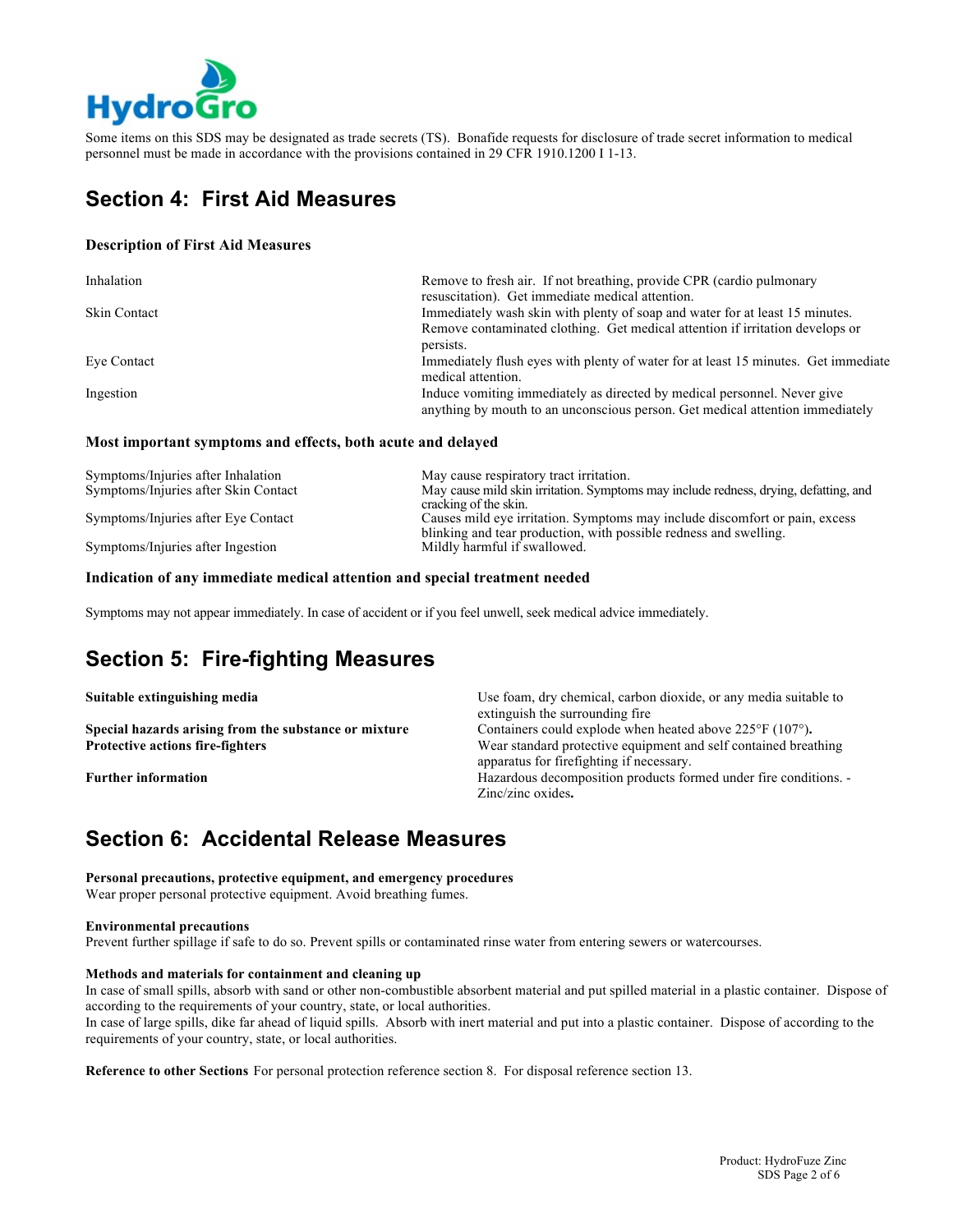

## **Section 7: Handling and Storage**

#### **Precautions for safe handling**

Use only with adequate ventilation. Keep out of reach of children. Wear proper protective equipment when handling this material. Avoid contact with skin, eyes, or clothing. Wash hands and face after handling this material. A plastic container should be used for disposal. For precautions see section 2.

#### **Conditions for safe storage, including any incompatibilities**

Store upright in a cool, dry place. Keep container closed when not in use. Keep away from heat, in excess of 225°F (107°). Do not store with acid, metallic oxide, amines, and combustible materials. Utilize chemical segregation. Follow all applicable local regulations for handling and storage.

**Specific uses**

This product is intended to be used for seed treatments, foliar applications and granular fertilizer applications.

## **Section 8: Exposure Controls/Personal Protection**

#### **Control Parameters**

| <b>PRODUCT</b>     | <b>ACGIH</b>                                   | <b>OSHA</b>                                                                                                       | <b>NIOSH</b>                                                                                      |
|--------------------|------------------------------------------------|-------------------------------------------------------------------------------------------------------------------|---------------------------------------------------------------------------------------------------|
| <b>COMPOSITION</b> | TLV                                            | PEL                                                                                                               | <b>REL</b>                                                                                        |
| Zinc Oxide         | TWA 2.0 mg/m <sup>3</sup><br>STEL 10.0 $mg/m3$ | TWA 5 mg/m <sup>3</sup> (fume)<br>TWA 15 mg/m <sup>3</sup> (total<br>dust)<br>TWA 5 mg/m <sup>3</sup> (resp dust) | Dust: TWA 5 $mg/m3$<br>C 15 mg/m $3$<br>Fume: TWA $5 \text{ mg/m}^3$<br>$ST 10$ mg/m <sup>3</sup> |

#### **Exposure controls**

| <b>VENTILATION:</b>            | Always provide good general, mechanical room ventilation where this           |
|--------------------------------|-------------------------------------------------------------------------------|
|                                | chemical/material is used.                                                    |
| SPECIAL VENTILATION CONTROLS:  | None                                                                          |
| <b>RESPIRATORY PROTECTION:</b> | Follow the OSHA respirator regulations found in 29 CFR 1910.134 or the CEN    |
|                                | European Standards (EU). Use a NIOSH/MSHA or European Standard (EN)           |
|                                | approved respirator if exposure limits are exceeded or if irritation or other |
|                                | symptoms are experienced.                                                     |
| PROTECTIVE GLOVES:             | Neoprene, butyl, or nitrile rubber gloves are recommended.                    |
| <b>EYE PROTECTION:</b>         | Recommend eye protection using safety glasses or goggles.                     |
| <b>SKIN PROTECTION:</b>        | Suitable protective clothing to prevent skin contact                          |
| WORK/HYGIENE PRACTICES:        | Avoid breathing fumes. Avoid contact with eyes. Wash hands after handling.    |
| OTHER EOUIPMENT:               | Make safety shower, eyewash stations, and hand washing equipment available in |
|                                | the work area.                                                                |
|                                |                                                                               |

### **Section 9: Physical and Chemical Properties**

|                                          | <b>PRODUCT CRITERIA</b> |
|------------------------------------------|-------------------------|
| APPEARANCE - COLOR:                      | White                   |
| PHYSICAL STATE:                          | Suspension              |
| ODOR:                                    | Pungent Odor            |
| <b>ODOR THRESHOLD</b>                    | No data available       |
| PH                                       | No data available       |
| MELTING POINT/FREEZING POINT:            | No data available       |
| INITIAL BOILING POINT AND BOILING RANGE: | $>100^{\circ}$ C        |
| <b>FLASH POINT:</b>                      | No data available       |
| <b>EVAPORATION RATE:</b>                 | No data available       |
| FLAMMABILITY (Solid, gas)                | Not flammable           |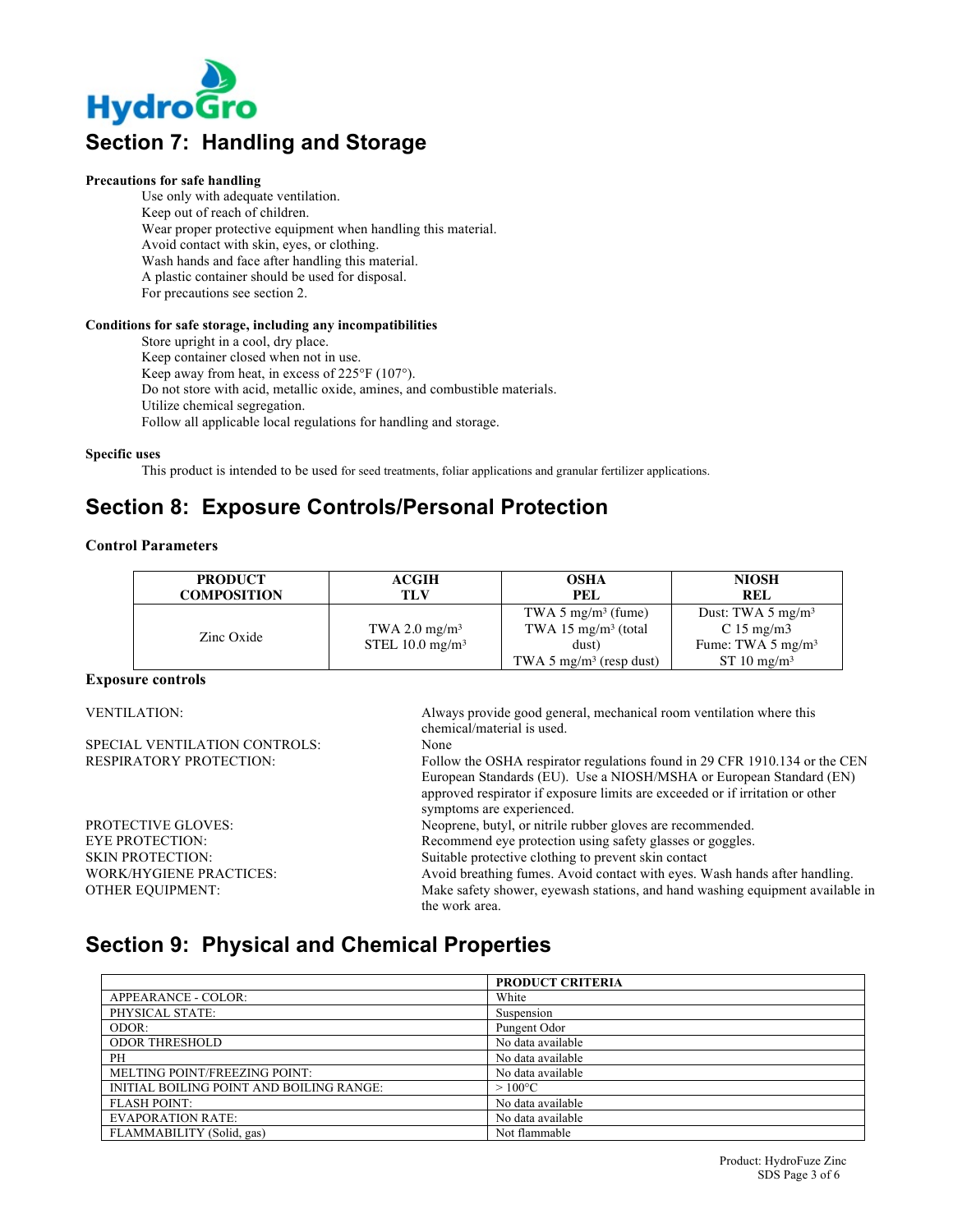

| UPPER/LOWER FLAMMABILITY OR EXPLOSIVE LIMITS | Not Measured      |
|----------------------------------------------|-------------------|
| <b>VAPOR PRESSURE</b>                        | No data available |
| VAPOR DENSITY $(AIR = 1)$                    | No data available |
| RELATIVE DENSITY (@25 °C):                   | 1.7               |
| SOLUBILITY(IES)                              | Soluble in water  |
| OXIDIZING PROPERTIES                         | No data available |
| PARTITION COEFFICIENT: n-octanol/water       | No data available |
| <b>AUTO IGNITION TEMPERATURE</b>             | No data available |
| DECOMPOSITION TEMPERATURE                    | No data available |
| <b>VISCOSITY</b>                             | No data available |

# **Section 10: Stability and Reactivity**

| Reactivity:                           | Not reactive                                                                                                                                                                                                                                                                                                                                                                 |  |
|---------------------------------------|------------------------------------------------------------------------------------------------------------------------------------------------------------------------------------------------------------------------------------------------------------------------------------------------------------------------------------------------------------------------------|--|
| Chemical Stability:                   | Stable under recommended conditions.                                                                                                                                                                                                                                                                                                                                         |  |
| Possibility of Hazardous Reactions:   | Will not occur under normal temperatures and pressures.                                                                                                                                                                                                                                                                                                                      |  |
| Conditions to Avoid:                  | High temperatures, high pressure, and incompatible materials.                                                                                                                                                                                                                                                                                                                |  |
| Incompatibility (Materials to avoid): | This product is compatible with the majority of agricultural remedies. However, it<br>is advisable to do a miscibility test prior to mixing with other chemicals. Do not<br>mix concentrate directly with other herbicides or pesticides concentrates – always<br>dilute first. Do not mix product with oxidizing materials or with any phosphate<br>containing fertilizers. |  |
| Hazardous Decomposition Products:     | Decomposition products include carbon dioxide, carbon monoxide, and water<br>which may form when heated to decomposition.                                                                                                                                                                                                                                                    |  |

| GHS Required Criteria                  | Toxicity Criteria                                                               | <b>Toxicity Information</b> | <b>Comments</b> | <b>Chemical Constituent</b> |
|----------------------------------------|---------------------------------------------------------------------------------|-----------------------------|-----------------|-----------------------------|
| Acute Toxicity                         | LD50 (Oral/Mouse)                                                               | $>5000$ mg/kg               | No Mortality    | Zinc Oxide                  |
|                                        | LD50 (Oral/Rat)                                                                 | $>5000$ mg/kg               |                 | Zinc Oxide                  |
|                                        | LC50(Inhalation/Mouse):                                                         | $> 5.7$ mg/L, 4 hr.         |                 | Zinc Oxide                  |
| <b>Skin Corrosion/Irritation</b>       | 20 % w/v zinc oxide was found to be non-irritating to guinea-pig<br>skin.       |                             |                 | Zinc Oxide                  |
| Serious Eye Damage /<br>Eye Irritation | 50 μL bulk volume, 90 min exposure, 18 hr observation on human<br>cornea tissue |                             | Not irritating  | Zinc Oxide                  |
| Respiratory or Skin Sensitization      | Data not available                                                              |                             |                 |                             |
| Germ Cell Mutagenicity                 | Data not available                                                              |                             |                 |                             |
| Carcinogenicity                        | <b>NTP</b>                                                                      | Not listed                  |                 |                             |
|                                        | <b>IARC</b>                                                                     | Not listed                  |                 |                             |
|                                        | <b>OSHA</b>                                                                     | Not listed                  |                 |                             |
| Reproductive Toxicity                  | Data not available                                                              |                             |                 |                             |
| STOT -- Single Exposure                | Data not available                                                              |                             |                 |                             |
| STOT – Repeated Exposure               | Data not available                                                              |                             |                 |                             |
| <b>Aspiration Hazard</b>               | Data not available                                                              |                             |                 |                             |

**Section 11: Toxicological Information** 

STOT = Specific Target Organ Toxicity

## **Section 12: Ecological Information**

|                                |                                                                                        | <b>Chemical Constituent</b> |
|--------------------------------|----------------------------------------------------------------------------------------|-----------------------------|
| Toxicity:                      | LC50 Danio rerio (Zebrafish) = $3.31$ mg/L, 96hr.                                      | Zinc Oxide                  |
|                                | LC50 Daphnia magna (water flea) = $1.55$ mg/L, 48hr.                                   | Zinc Oxide                  |
| Persistence and degradability: | No information is available.                                                           |                             |
| Bioaccumulative potential      | No information is available.                                                           |                             |
| Mobility in soil:              | No information is available.                                                           |                             |
| PBT and vPvB assessment:       | PBT/vPvB assessment not available as chemical assessment not required/not<br>conducted |                             |
| Other adverse effects:         | No information is available.                                                           |                             |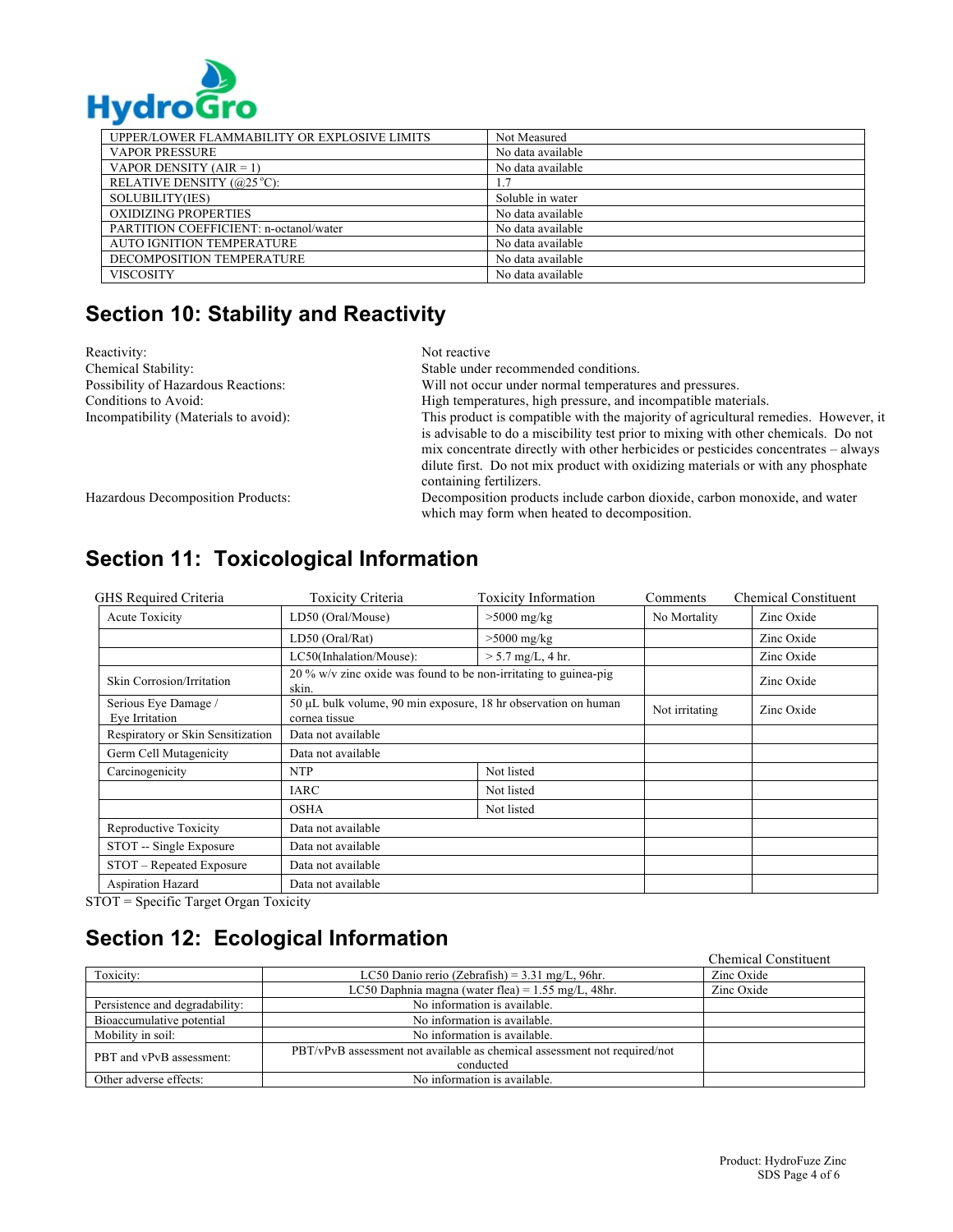

## **Section 13: Disposal Considerations**

**Waste from residues/unused products:** Follow the waste disposal requirements of your country, state, or local authorities.

**Contaminated packaging:** Contaminated packaging material should be disposed of as stated above for residues and unused product.

**Rinsate:** Do not dispose of rinse water containing product in a sanitary sewer system or stormwater drainage system.

## **Section 14: Transport Information**

| <b>DOT TRANSPORT:</b>                                   | Not Regulated<br>Not Regulated |               |
|---------------------------------------------------------|--------------------------------|---------------|
| ADR = International Carriage of Dangerous Goods by Road |                                |               |
| <b>SEA TRANSPORT:</b>                                   | <b>IMDG</b>                    | Not Regulated |
| <b>AIR TRANSPORT:</b>                                   | <b>IATA/ICAO</b>               | Not Regulated |

## **Section 15: Regulatory Information**

TOXIC SUBSTANCE CONTROL ACT (TSCA) STATUS:

This product is in compliance with rules, regulations, and orders of TSCA. All components are either listed on the TSCA inventory or are considered exempt.

```
SUPERFUND AMENDMENTS AND REAUTHORIZATION ACT OF 1986 (SARA) TITLE III SECTION 313 SUPPLIER 
NOTIFICATION:
```
This regulation requires submission of annual reports of toxic chemical(s) that appear in section 313 of the Emergency Planning and Community Right To Know Act of 1986 and 40 CFR 372. This information must be included in all SDS's that are copied and distributed for the material.

The Section 313 toxic chemicals contained in this product are: None

#### CALIFORNIA PROPOSITION 65:

This regulation requires a warning for California Proposition 65 chemical(s) under the statute. The California proposition 65 chemical(s) contained in this product are: None

STATE RIGHT-TO-KNOW TOXIC SUBSTANCE OR HAZARDOUS SUBSTANCE LIST:

| Zinc Oxide |
|------------|
| Zinc Oxide |
|            |

#### CANADA:

WHMIS-2015: This SDS is in compliance with WHMIS 2015 (HPR / new HPA).

#### EUROPEAN UNION:

This product has been reviewed for compliance with the following European Community Directives: REACH 1907/2006; Regulation (EC) No 1272/2008 on classification, labeling, and packaging (CLP) of substances and mixtures.

## **Section 16: Other Information**

| December $5.2016$                        |
|------------------------------------------|
| December 5, $2016$                       |
|                                          |
| Initial version                          |
| RTECS, ECHA, REACH, OSHA 29CFR 1910.1200 |
|                                          |

"Disclaimer: This document is generated to distribute health, safety and environmental data. It is not a specification sheet and none of the displayed data should be construed as a specification. Information on this SDS sheet was obtained from sources which we believe are reliable, and we believe that the information is complete and accurate. However, the information is provided without any warranty, express or implied, regarding its correctness. Some of the information presented and conclusions drawn are from sources other than direct test data of the